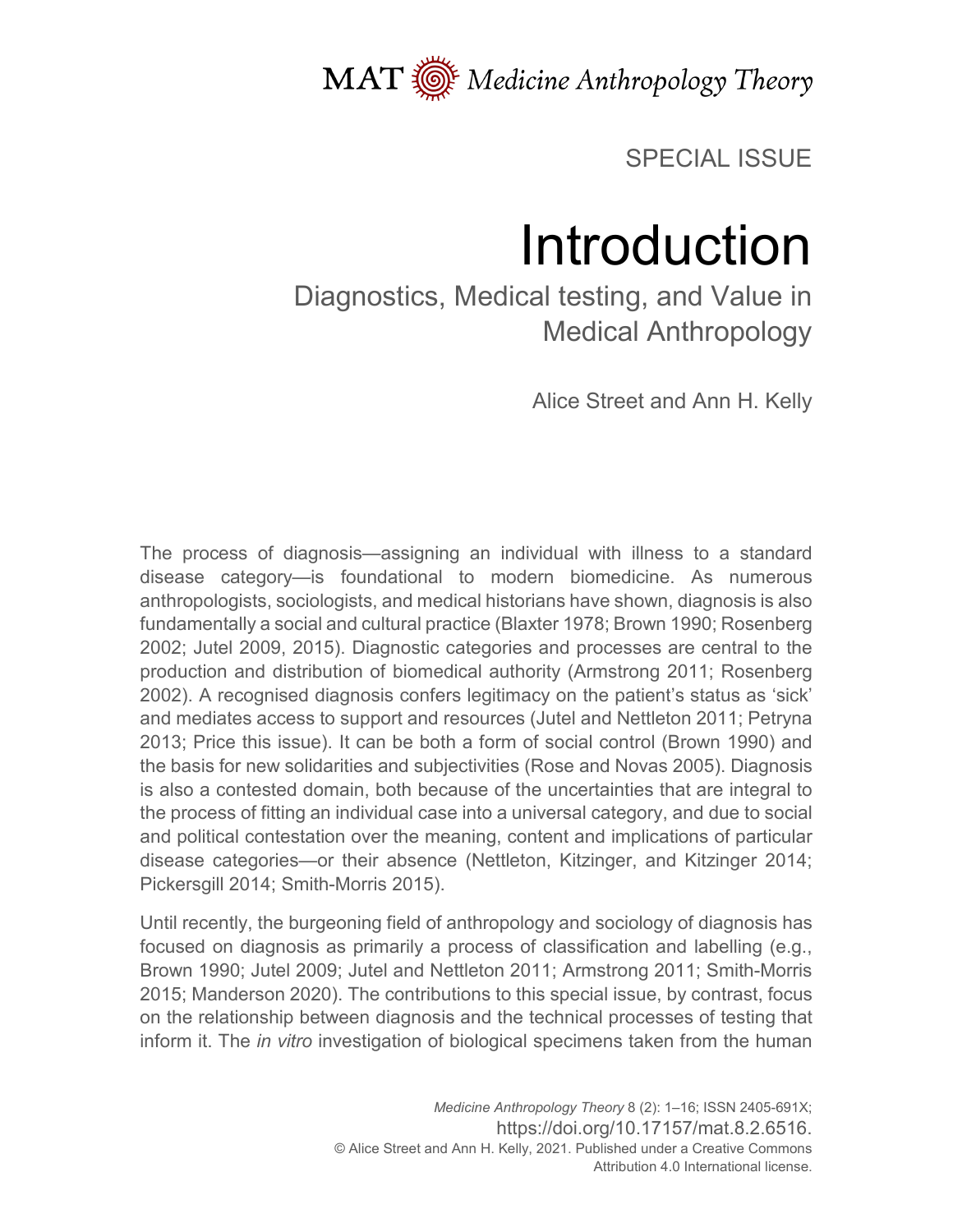body has, as medical historians often remind us, long been a hallmark of modern medicine (Ackernecht 1967; Cunningham and Williams 1992; Armstrong 2011; Löwy this issue). Alongside the rise of pathological anatomy, the emergence of laboratory medicine in Europe in the late nineteenth century helped to consolidate the shift in medical cosmology from 'bedside medicine', which defined disease in terms of its 'external and subjective manifestations', to 'hospital medicine', in which expert investigators identified hidden pathogens as the cause of patient illness and categorised those pathogens as objective disease entities (Jewson 1976). With these transformations, according to Jewson, 'medical practise became an appendage to the laboratory' (1976, 230). While other medical historians have provided a more nuanced picture of the emergence of modern medicine in the 19<sup>th</sup> and 20<sup>th</sup> centuries, it is difficult to dispute the fact that laboratory testing has come to occupy a central place in contemporary medical epistemologies, interventions, and practices.

Laboratory medicine, of course, only travelled as far as testing infrastructure would take it, a point often overlooked by historians of European medicine (Street 2018). Nonetheless, the fundamentals of laboratory investigation are included in medical education syllabi worldwide as essential tenets of medical practice. Having blood drawn is a common feature of a visit to the doctor, maternal health clinic, or hospital in at least the well-resourced pockets of most health systems. Point-of-care tests for infectious diseases such as malaria, HIV and other sexually transmitted infections, and for emerging viruses that cause diseases such as COVID-19, are increasingly available—often for private purchase and self-administration—in places where laboratory infrastructure is lacking. Concerns about spiralling drug prices, antimicrobial resistance and emerging disease outbreaks have all contributed to heightened awareness of the need for accurate and accessible diagnostic testing in global health (Chandler 2019; Pai et al. 2012). By virtue of studying people's everyday engagements with medical systems, anthropologists therefore frequently encounter medical tests—whether in the form of biological samples, laboratory assays, material devices, or medical records—even if they have not always been the focus of our attention.

Some key domains of pioneering scholarship provide a way of navigating the socio-material particularities and peculiarities of medical testing. Work on the gendered moralities of reproductive and newborn testing, for instance, has shown that tests can generate more uncertainty than they resolve, bring with them new burdens of responsibility, and open up raw emotional terrains (e.g., Birenbaum-Carmeli and Inhorn 2009; Timmermans and Buchbinder 2010; Rapp 2000). Elsewhere, research on the rise of genetic testing since the early 1990s has explored the shaping of risk-based subjectivities and the emergence of the 'patientin-waiting' figure (e.g., Latimer 2007 Konrad 2003; Nelson and Robinson 2014).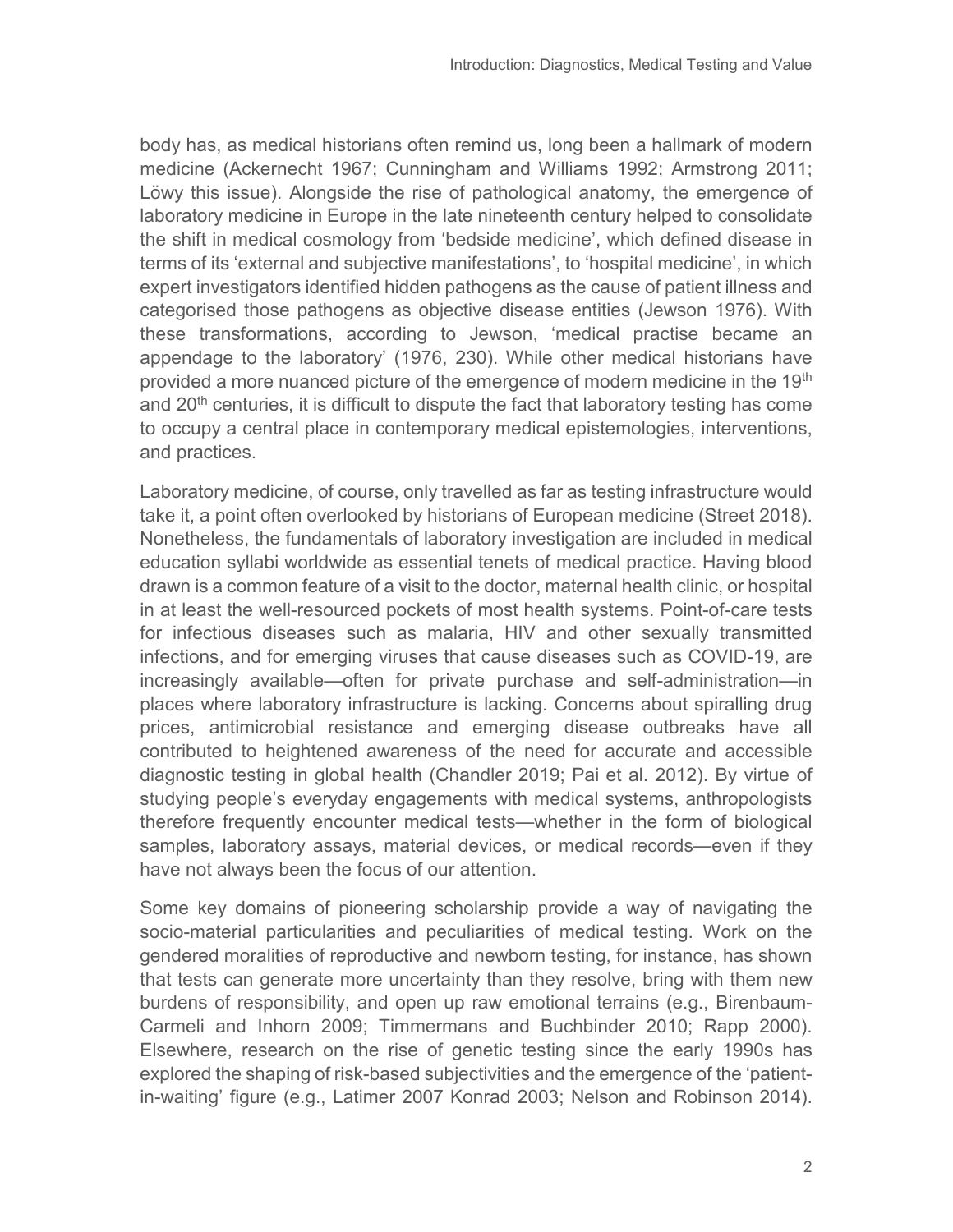And anthropological studies of point-of-care testing in so called 'resource-poor' settings have drawn attention to the values and assumptions embedded in the design of testing technologies, showing that in order for 'simple' technologies to work, there is often the requirement for the presence of the very same infrastructures that new rapid and portable testing technologies promised to replace (Beisel et al. 2016 Beisel, Calkins, and Rottenberg 2018; Engel and Krumeich 2020; Harper and Khatri 2019; Hutchinson et al. 2015, 2017; Kameda et al. 2021; Lee and Palmer 2018; Meinert et al. 2009; Palmer et al. 2020; Street 2011, 2018; Whyte, Whyte, and Kyaddondo 2018).

Despite the richness of these accounts, these threads of enquiry have tended to remain conceptually disparate, split among critical sub-communities and between, on the one hand, research focused on high-end laboratory-based technologies in high-income settings and, on the other, research focused on more frugal testing technologies designed for under-resourced health systems. The anthropology of medical testing has never quite flourished as a comparative field in its own right in the same way as has, for example, the anthropology of pharmaceuticals (Biehl 2004; Dumit 2012; Ecks 2005; Nguyen 2010; Petryna, Lakoff, and Kleinman 2006; Whyte, van der Geest, and Hardon 2003). The anthropology of medical testing, in other words, already exists. But further work is required to consolidate this research into a field of enquiry: to reflect on what we already know, develop a common analytical vocabulary, and establish fertile lines of exploration for the future. Key questions for such an endeavour include how socio-material processes of testing shape the work and effects of diagnosis, and, more broadly, what tests and testing do in and to social and medical worlds.

An impetus for greater consolidation and synthesis came in March 2020, when Dr Tedros Adhanom Ghebreyesus, Director-General of the World Health Organization, insisted that the world 'Test, test, test' in response to the rapid global spread of a novel and deadly coronavirus (WHO 2020). The epistemological stakes of testing for the SARS-CoV-2 virus that causes COVID-19 disease could not be higher: the effectiveness of infection control, clinical triage, scientific developments, economic strategy, and public acceptance all hinged on the accuracy of diagnosis. 'Without testing', Dr Tedros put it, 'you are blindfolded'. The challenges of regulating novel technologies in public health emergencies underscored the complex moral values and fiscal virtues associated with diagnostic innovation, raising cross-cutting ethical questions from those around access, to those of safety, and of commercialisation (Kelly et al. forthcoming). The fragility of the trust placed in those providing testing and/or technologies, and the dependence of epidemic response on public 'compliance' with self-isolation guidelines in the case of a positive test result, opened a new frontier of consideration around the politics of diagnostic access and credibility. A similar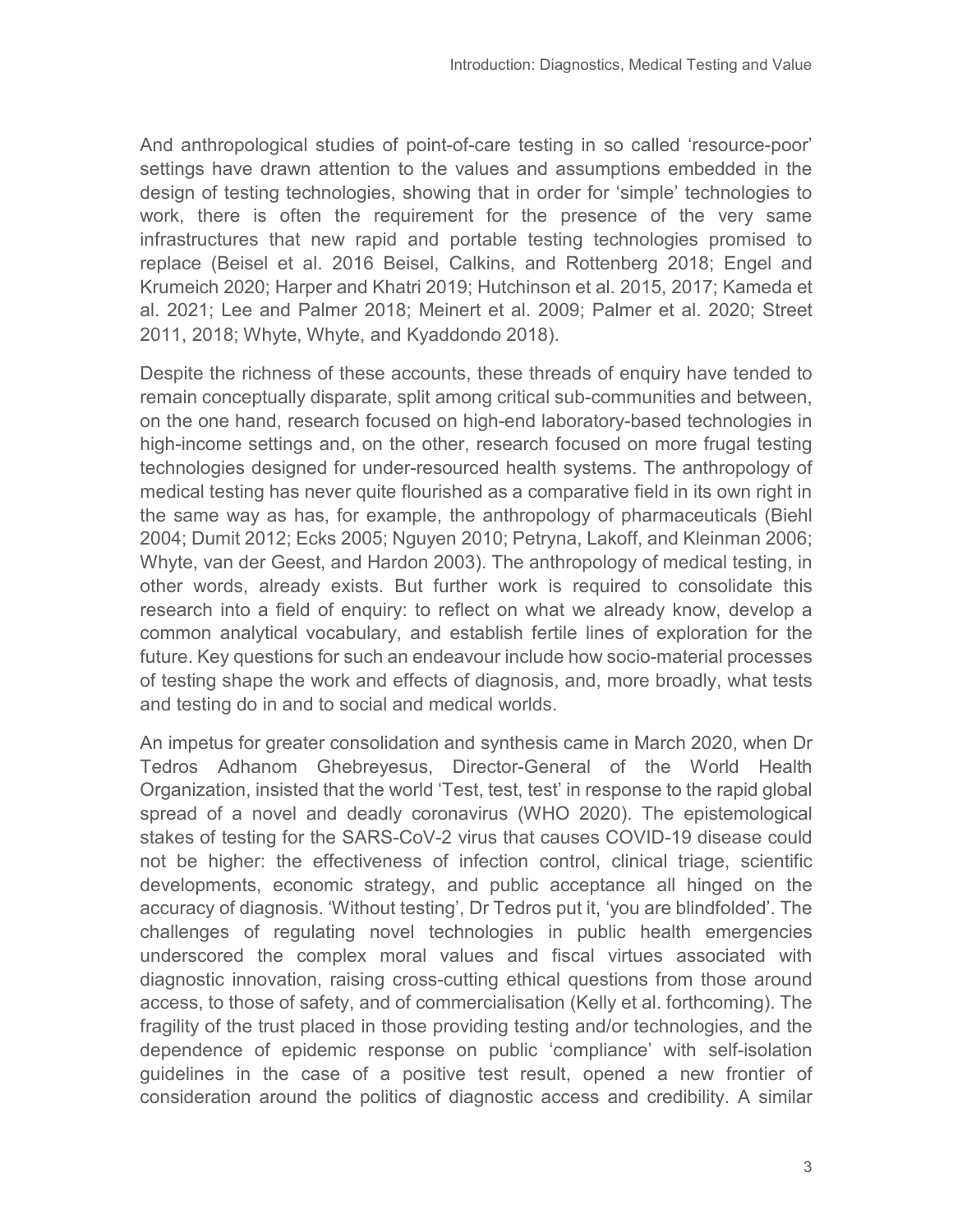opening occurred, too, around the pragmatics of diagnosis: for whom and to what end was it taking place? (cf. Brhlikova et al. 2011).

Since Dr Tedros made those comments, testing has seldom been far from the public consciousness, particularly in places where the virus has hit the hardest. In many countries, including the UK, a stuttering start to the response—characterised by swab scarcity, uncertain regulation, and accelerated product development has been followed by a proliferation of public testing centres, mobile surge-testing units, and private event or travel testing companies. They offer a plethora of testing technologies that target different biomarkers, use distinct sampling methods, come in a variety of physical formats, and are associated with fluctuating levels of accuracy (see also Beaudevin et al., and Löwy, both in this issue). Perhaps the most striking aspect of the 'new normal' for people living in these countries is the sheer *ubiquity* of COVID-19 medical testing. In the UK, for example, members of the public with no medical background or laboratory training now routinely keep rapid test 'kits'—comprising sample swabs, bottles of buffer, test cartridges, and waste bags—in their kitchen cupboards, ready to lay out on a pre-cleaned surface at the slightest tingle of a sore throat.

'Tests are everywhere, aren't they?' one of our primary-school-aged children observed to us recently. 'Well', goes the intuitive anthropological response, 'everywhere *here'*. In fact, the ubiquity of testing in high-income countries afflicted by high case rates only makes the scarcity of testing systems in many low- and middle-income countries starker (Kelley et al. 2020; Munharo et al. 2020). Such testing disparities are also reflected in the distribution of social research into COVID-19 testing, with the vast majority of studies on the topic focusing on highincome countries in the Global North (Bevan et al. 2021). Moreover, the fact that COVID-19 has brought the ethics and politics of medical testing to public attention does not mean medical testing was not already 'everywhere' before—only that, perhaps, it had less public visibility as a social, political, economic, and ethical 'problem'.

The sociocultural significance of practices of testing and of medical tests themselves have taken centre stage during the COVID-19 pandemic. Taking the immediate prominence of medical testing in the pandemic response as a provocation, *MAT* put out an open call for papers on medical testing, diagnosis, and value in May 2020. Our goal was to render explicit a latent field of anthropological research by exploring how studies of medical testing in diverse social and cultural settings might speak to one another conceptually and empirically. We were open about what might come within the purview of the topic, and ultimately included papers on the development of new diagnostic platforms and on testing data practices in addition to more classical medical anthropology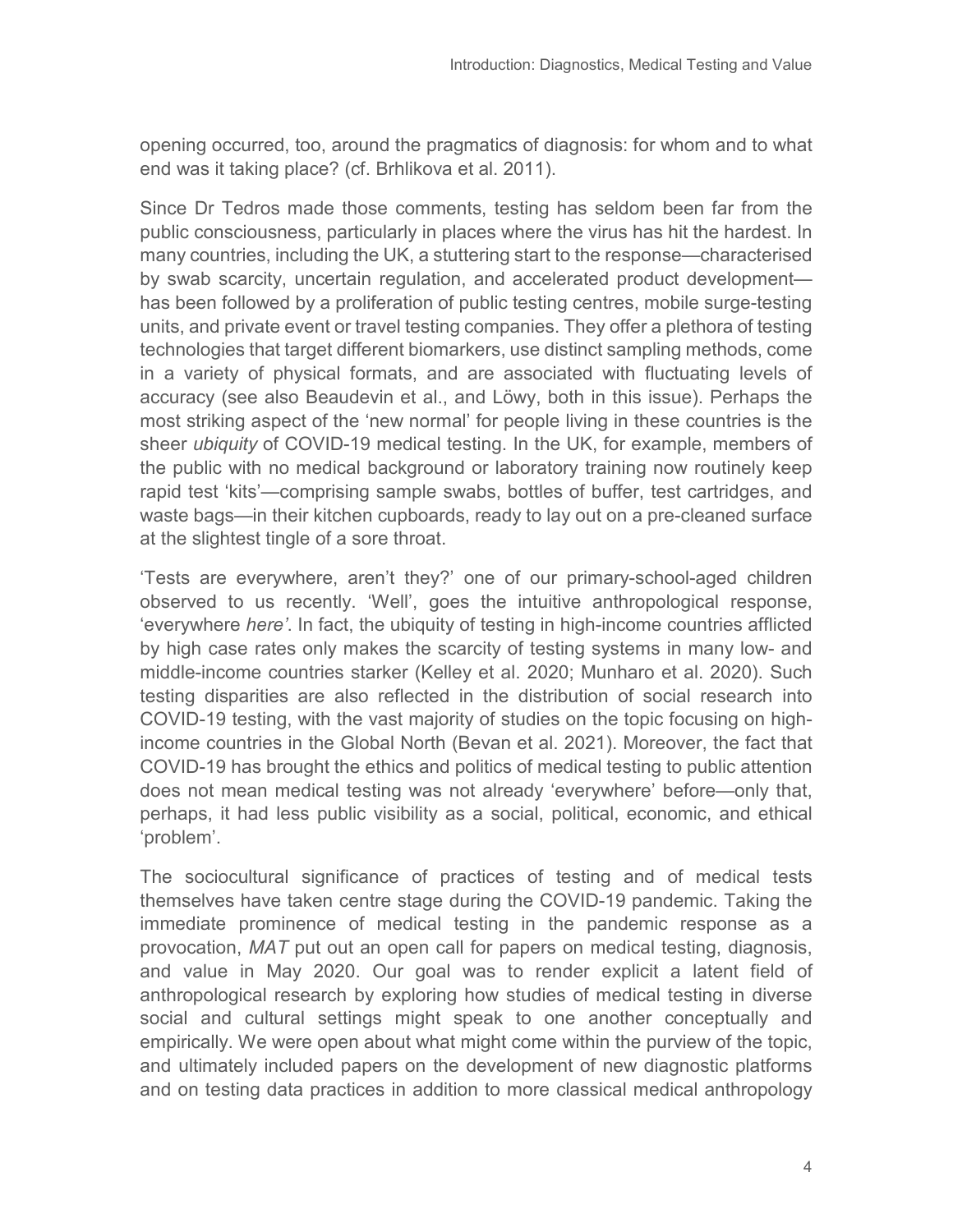research into the deployment and use of medical tests in diagnostic processes. If medical anthropology is to make a meaningful contribution to our understanding of the new world of COVID-19 testing, then it must also look beyond the current pandemic to consider what the anthropology of testing has to offer in terms of furthering our understandings of medical testing as a social and cultural process more broadly. This, we argue, is a fundamentally comparative, ethnographic project.

In the remainder of this introduction, we elaborate on several themes that we identified as cutting across the ethnographic contributions to this special issue and which will, we hope, serve as prompts and provocations for future comparative work on the anthropology of medical testing. These themes include: the uneven geographies and unstable infrastructures of medical 'testscapes'; the relationships between testing and governance; the commoditisation of tests and the transformation of the value of testing in global health markets; and the relationships between medical tests and scientific, social, and ethical uncertainty. In the final section, we return to the question of what diagnostic tests *do* and argue for a pragmatic anthropology that focuses on who benefits from testing and what forms of 'public good' they produce.

#### **Testscapes**

For a start, an ethnographic approach to medical testing involves noticing the places where medical testing is not taking place and where testing products are absent. The geographical unevenness of testing follows the well-worn contours of inequities between the Global North and South (Okeke 2018; Wilkinson 2017). For instance, in this issue Bunkley examines the relationship between testing and diagnosis, showing that widespread scarcity of glucometers in Senegal, and weak disease reporting systems, contribute to the obfuscation of both the scale and type of diabetes in the country. Here the 'gold standard diagnosis' is based either on a fasting plasma glucose test or on an A1c glucose test, both of which require costly and time-intensive laboratory work and remain out of reach for most. By narrowing the epidemiological imagination of the scale and nature of disease in Senegal, this absence of diagnosis also inhibits global health investment in effective measures of disease detection and control.

A similar set of disjunctures animates Vernooij's descriptions of the improvisation work performed by laboratory technicians to stabilise unstable equipment in the clinical laboratory of a Sierra Leonean hospital. Here, we see how the 'diagnostic moment' (Jutel 2015; Smith-Morris et al. 2021; Bunkley, this issue) is attenuated by infrastructural instabilities: the unstable supply chains, electrical outages, malfunctioning equipment, and poorly paid laboratory staff. In Vernooij's article and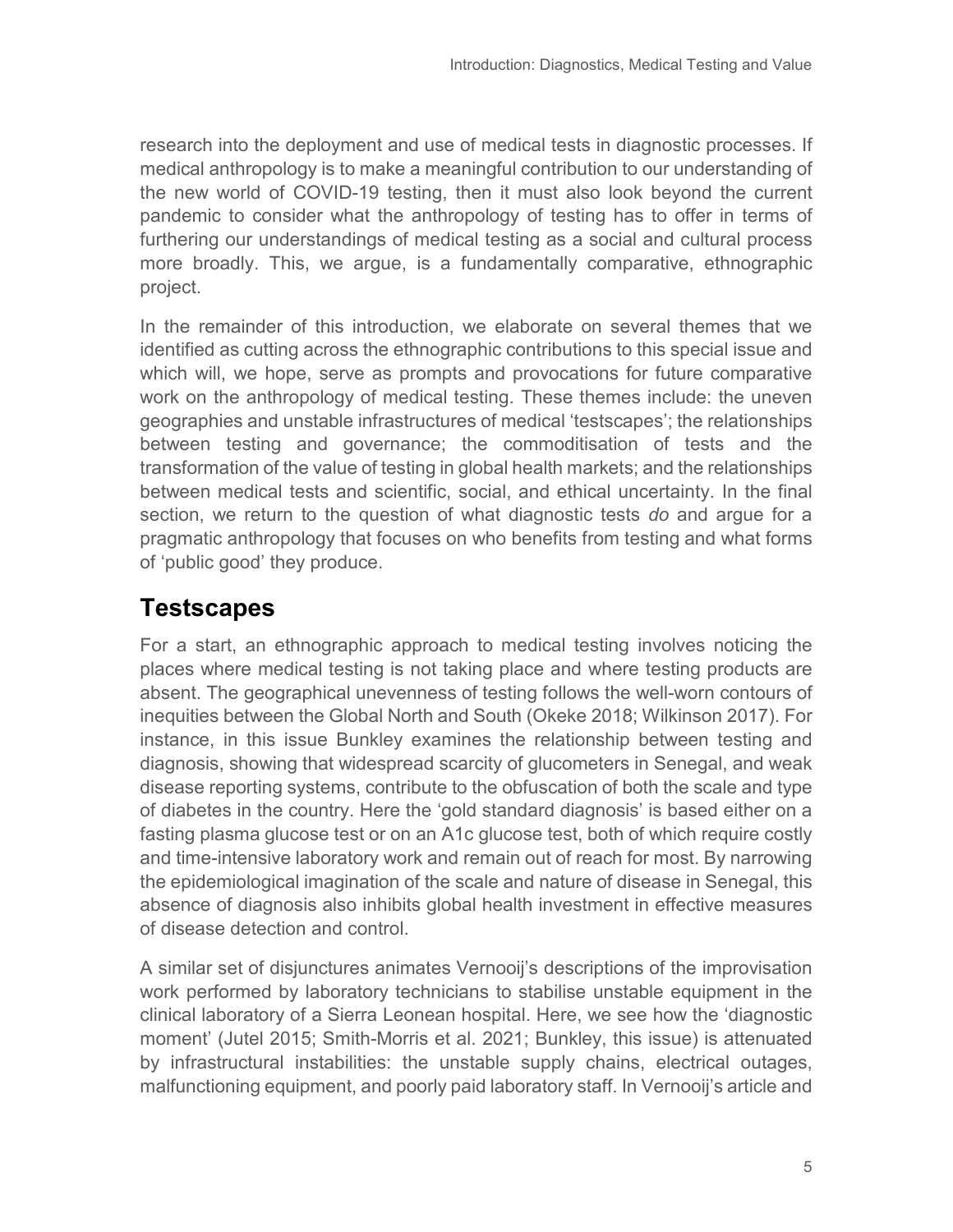in the Field Note co-authored by Bah, Vernooij, and Street, diagnosis is a considerable achievement, made possible by investment of 'entrepreneurial staff' who privately procure materials to fill in the gaps, a charge which they offset by covertly charging patients for results. In a radically patchy diagnostic landscape, laboratory work often remains hidden and under-valued, but the meanings and value of medical tests for the people who conduct them can have far-reaching implications for patients.

However, if 2020 has taught us anything it is that the absence of testing is not only an issue for low- and middle-income countries. Beaudevin et al. examine the ways in which the 'scarcity' of testing infrastructure at the start of the outbreak in France framed possible responses to the COVID-19 pandemic and ultimately led to the decision to resort to lockdown. Attending to the varied ways in which diagnostics worked in practice—as, alternately, public health and clinical tools—the authors complicate a straightforward and highly politicised discourse of scarcity, pointing instead to the specific sites where testing could be carried out, examining by whom and for what purpose. Despite their testing capacities, private laboratories were excluded from a national response since they lay outside both the socio-technical networks that have circumscribed France's pandemic response, and the nation's fragmented institutional jurisdictions. These two systems exist under continual threat from fiscal constraints and administrative reconfigurations and determine how infectious disease control takes place. Material scarcities, while real, are amplified and refracted by divergent testing terrains which do not mirror the territory of the nation state, seeding a governmental il-logic that remains entrenched in France's pandemic response, even after tests have become widely available.

#### **Testing governmentalities**

Several of the contributions to this issue explore the interstices of testing and governance. For Beaudevin et al., the complex discourses and realities of testing scarcities provide a map of governmental deficiencies that are only amplified in an emergency. In their account, tests entail political risks, as diagnostic targets are missed and fail to do the work expected of them in opening up the economy following national lockdown (see also Boswell 2020). Kameda's analysis presents a compelling counterexample of how testing capacity can actually generate a national imaginary. Kameda explores national efforts to develop blood bank tests as an exercise in sovereignty, one that requires a robust national imaginary to sustain. Kameda's account underscores the political value of diagnostic infrastructure, showing how government-built molecular tests create the conditions of Brazil's technological sovereignty.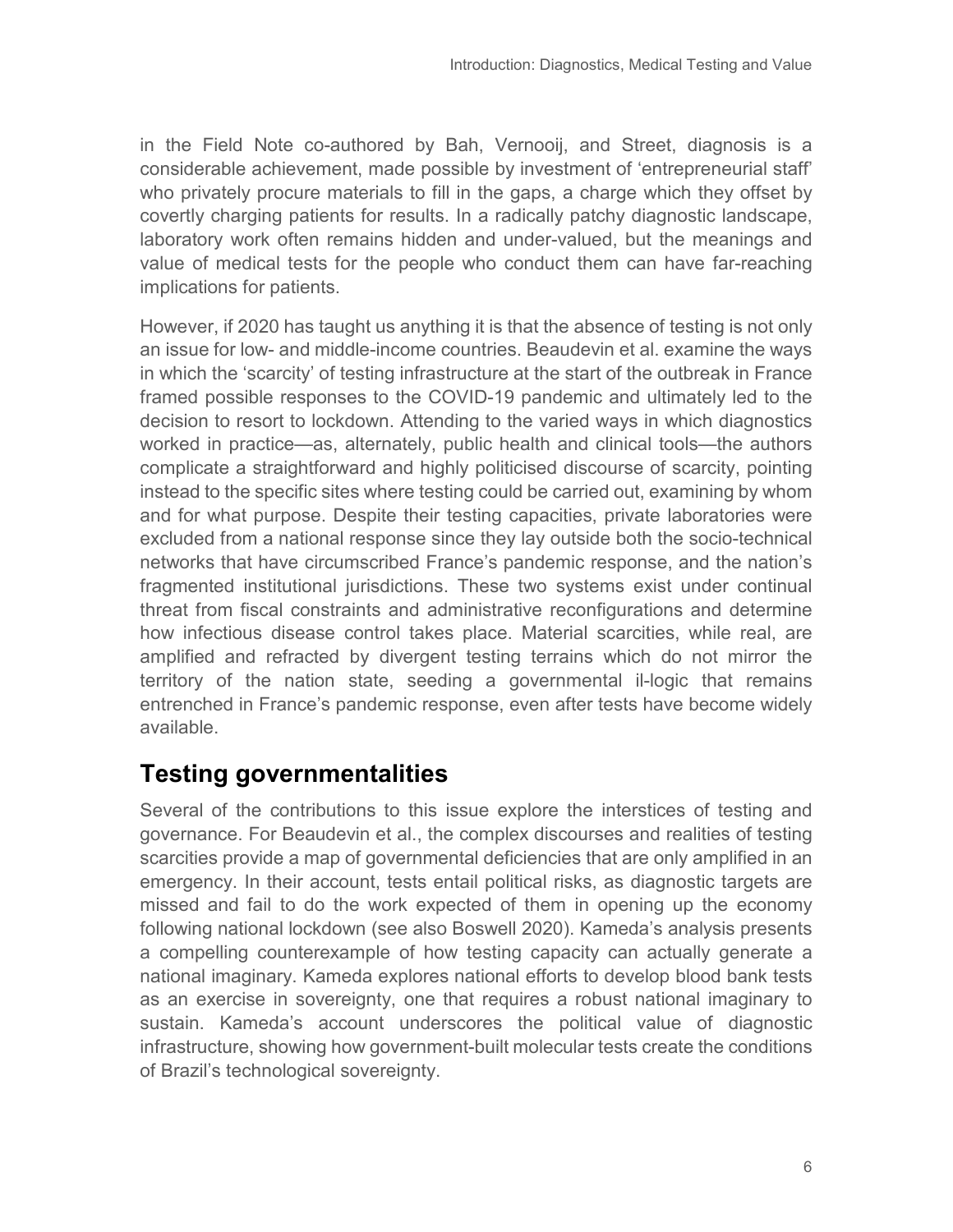Other contributions draw more explicitly on a Foucauldian frame of reference to explore the role of medical tests as technologies of governance and tools of subjectification. The contributions by Chowdhury and Basu and by Price both show that the bureaucratisation of medical testing (which enables testing to be deployed as a technology of governance) depends on the elision of nuance in test results and the erasure of subtle differences in their biological meaning. During the COVID-19 pandemic in India, as Chowdhury and Basu discuss, testing databases became the basis for a form of 'government by database' which, ultimately, led to a focus on the maintenance of the database itself as opposed to the maintenance of public health. In a similar vein, Price shows how the incorporation of COVID-19 tests into legal apparatus for determining the right to work in the United States gave rise to a form of 'diagnostic citizenship' in which test results become bureaucratic instruments that are divorced from any medical significance they might possess.

The contributions from both Löwy and Whitacre are concerned with the politically and ethically problematic status of the 'asymptomatic carrier' of infectious disease in public health governance. As Löwy demonstrates, the category rises with the dawn of laboratory testing and, with it, new and highly fraught capacities of public health governance. She shows how the persona of the asymptomatic carrier embodies the entrenched tensions between the liberty of the infectious-yet-healthy and the prophylactic exigencies of public good in an outbreak. Whitacre likewise explores the history of HIV testing in the US and in global health, showing how public health and legal mandates sought to strike a balance between the value to public health of people disclosing their positive HIV test result, and the right to privacy of the individual. These competing elements ultimately gave rise to a whole field of HIV public health research premised on the confessional practices (including diagnostic disclosure) of research subjects.

Through a comparative history of typhoid, HIV and COVID-19, Löwy shows how public health responses to this conundrum of the asymptomatic carrier, who is not sick themselves but represents a threat to others, have consistently played out in ways that reinforce racial and class inequalities. In infectious disease control, testing not only differentiates diseases, but also the infectious from the noninfectious, highlighting the role of tests as a technology of government and as a mechanism for social division.

### **Testing markets**

Kameda's work in this issue shows that the test is the outcome of an innovationdriven economy. One set of value contestations plays out along tensions between the value that diagnostic tests hold for people as commercial products and their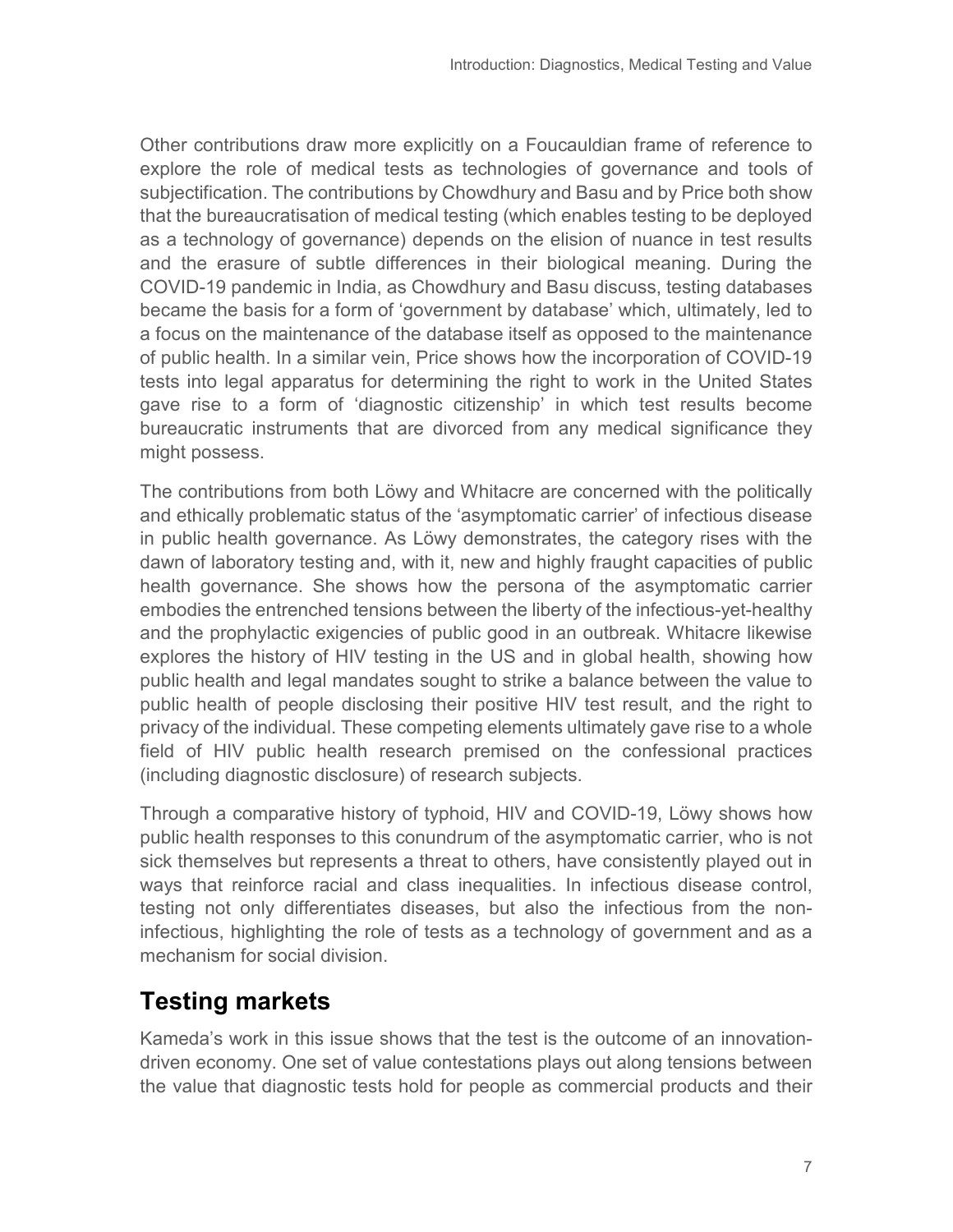value for people's health. Vasquez describes how the development of tests by the philanthrocapitalist Carlos Slim's Foundation in Mexico that detect risk of diabetes both transform's people's relationship to chronic disease risk while opening up new markets in public health. Ultimately, Vasquez implies, these tests are primarily designed for the generation of private financial—as opposed to public health value (cf. Hayden 2007).

In a similar vein, Whitacre explores the bioeconomy of diagnostic testing for HIV, showing how HIV testing in public health research feeds into a drug development infrastructure, posing the question of whether confessional practices such as disclosure of test results should be considered as a form of labour. Vernooij similarly explores tensions between economic and public health value, though in this case in the context of profound infrastructural instability in Sierra Leone. Together with the Field Note by Bah, Vernooij, and Street, this research shows how the undervaluing of diagnostic work in Sierra Leonean health institutions leads to informal exchanges in which the value assigned to tests as sources of livelihoods takes priority over their life-saving capacities.

In several of these cases, what appears to get lost in the marketisation of diagnostic tests is the question of what value a test might hold for the person being tested. Vasquez, for example, shows that a pre-diabetes diagnosis is essentially meaningless for patients as they would have received the same public health advice irrespective of the test result. Widmer's Position Piece on direct-toconsumer (DTC) microbiome tests points to how future users are imagined specifically not as patients, but instead as empowered consumers, driven by a commitment to self-knowledge and personal improvement, captivated by producers of new healthscapes that incorporate diverse forms of life in order to optimise wellbeing. The making of that producer/consumer—or what she terms 'prosumer'—is simultaneously a process of financial subjectification, as users provide biological materials to be prospected, often by for-profit companies.

In those elisions between health citizenship and bioeconomy, however, Widmer sees potential: tests create the conditions for a microbiopolitics positioned against the public health, agricultural, and biomedical practices that underpin the *dis-eases* of contemporary capitalism. Even in situations where science is looking for a return on investment, we might ask what value tests hold for the people who develop, work with, or encounter them—a lived experience that is not always predictable or straightforward.

### **Testing uncertainties**

The clinical and/or public health value of medical tests is often linked to the diagnostic certainty they can provide. Yet the sociology of diagnosis has long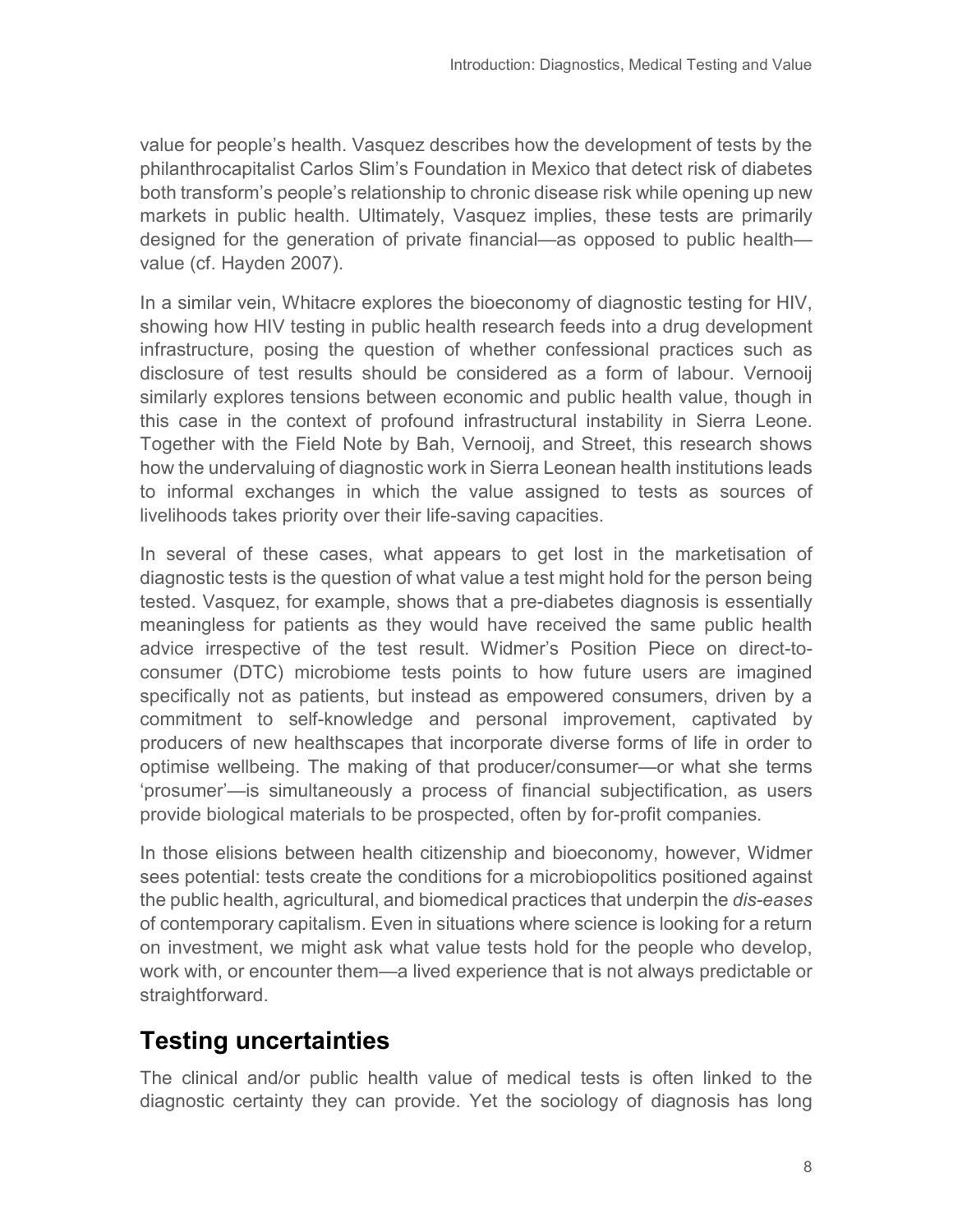highlighted the uncertainties and anxieties that diagnostic testing can generate, especially when deployed for the purpose of screening 'healthy' populations (Gillespie 2012; Armstrong and Eborall 2012; Timmermans and Buchbinder 2010; Lupton 2012). Several of the contributions to this special issue build on this insight by highlighting the uncertainties and ambivalences generated by medical testing. Arteaga Pérez's analysis of new diagnostics based on biomarkers that could, at least in theory, predict tumour evolution provides insight into the scientific uncertainties that underpin the development of novel diagnostic tests. She shows the process of validating the 'raw signals' of future disease to be one fraught with ambiguities and requiring extensive labour and infrastructural investment. Once developed tests reach the point of use, as Janssen et al. discuss in their contribution to this issue, at which point, further uncertainties pertain as to whether to test, how a test is to be conducted, and whether its results are accurate, but also to broader ambivalences about the purposes and meanings of test results and their clinical, social, economic and personal consequences.

In several contributions to this issue, diagnostic uncertainty is shown to generate anxiety and ambivalence for the persons undergoing testing. Janssen et al. explore the role of HIV oral self-testing in generating the at-risk subject, which they analyse through the concept of 'living under HIV', building on the conceptualisation of 'living under diagnosis' developed by Lenore Manderson in a previous *MAT* special section (Manderson 2020). In a high-prevalence setting where there is a high chance that a positive test result is a true positive, uncertainties around test conduct and interpretation are experienced as intensely stressful for participants an aspect of testing that gets lost in policy prescriptions around improving user conduct and compliance.

The ethics of inhabiting those subject positions become perhaps even more fraught when the diagnosis is still to be determined. In the research article by Janssen et al. it is the at-risk status of individuals that makes them eligible for testing (or, as in the article by Whitacre, participation in public health research that involves testing). But in the context of predictive diagnostic testing it is risk itself that testing helps to diagnose. Drawing on Das's notion of ordinary ethics, Frumer et al., for instance, explore the ways that monitoring for lung cancer following a pre-diagnosis poses ethical questions for patients about how to live a good life in the shadow of death, but also what 'good', if any, comes from the knowledge of their cancer risk, raising the prospect that medical tests may sometimes accrue negative value for those who receive their results. That state of anticipation can give an existential torque to mundane life, as patients are forced to undertake perpetual close readings of their individual bodies, attending to emerging signs of impending death and making attempts to forestall it.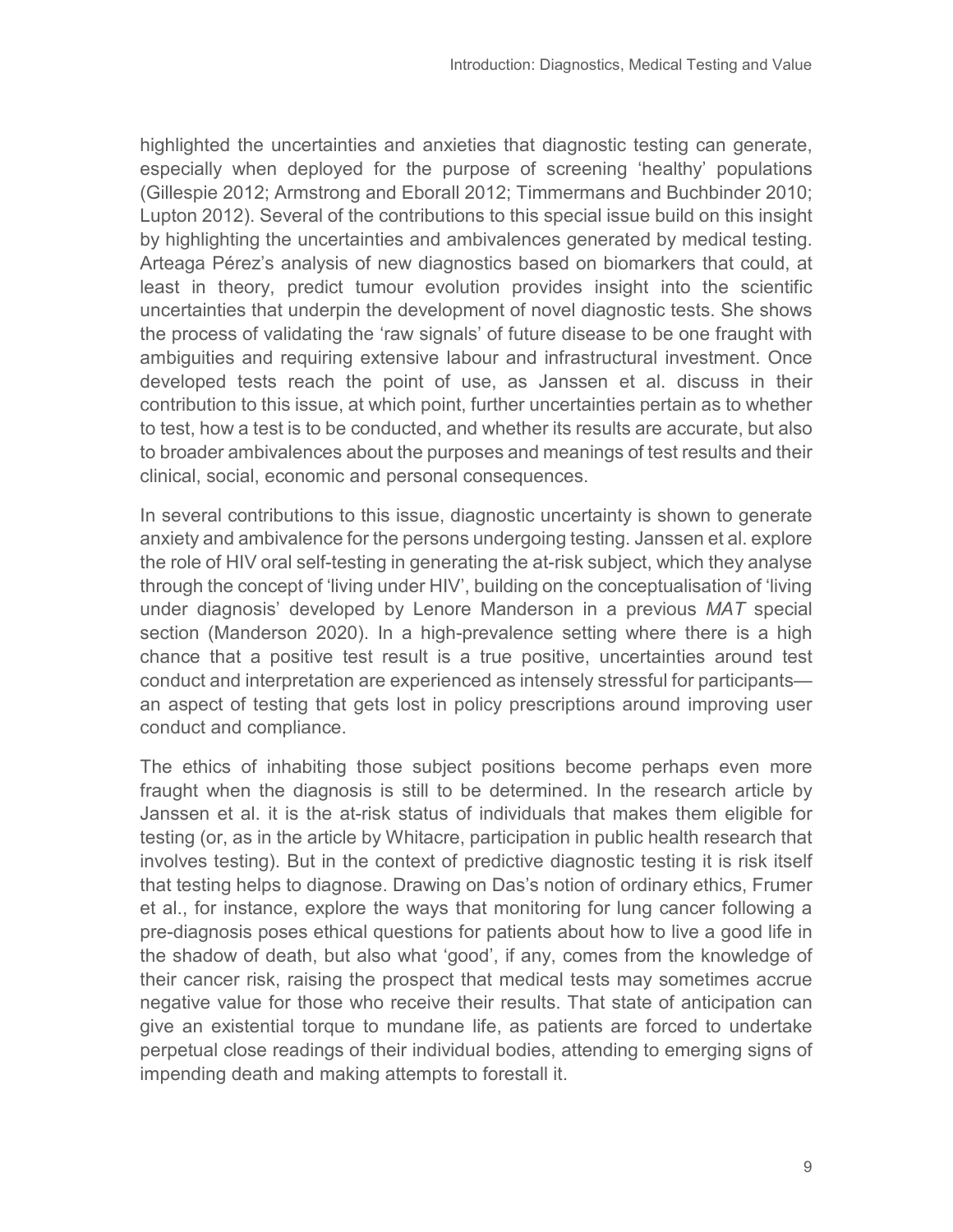Testing anxieties, as Price's contribution shows, are also intensified when tests are assigned an authority that exceeds their biological capacities to generate meaningful results. There are many scientific reasons why a biomarker may not indicate the presence of an active infection. This is precisely why tests are usually only one aspect of the diagnostic process and require expert interpretation. Yet governmental bureaucracies are often highly constrained in their capacity to accommodate these ambiguities and instead short-circuit the diagnostic process to conflate test result with diagnostic label. As Price demonstrates, in the case of people who receive 'persistent positives' for SARS-CoV-2 infection, the 'disconnect between the biological and the biopolitical' can have far reaching repercussions for livelihoods and wellbeing.

### **Towards an anthropology of medical testing: Diagnostic pragmatics**

As a whole, the collection speaks to the multivalent nature of medical testing. We encounter situations in which tests are deployed as research tools (Whitacre; Arteaga Pérez); as tools of epidemic control (Löwy; Beaudevin et al.); as instruments of subjectification and citizenship (Price; Janssen et al.; Widmer); as the genus of epidemiological reason and aporia in clinical care (Bunkley; Bah, Vernooij, and Street); as sites of economic exchange (Vasquez; Vernooij); and as exercises in governmentality and extensions of sovereign power (Chowdhury and Basu; Frumer et al.; Kameda). The multiple purposes to which medical tests can be put highlights the importance of a dedicated anthropology of medical testing, as opposed to testing being subsumed into the anthropology or sociology of diagnosis. But beyond an invitation to ethnographic scrutiny, the fundamental elasticity of testing—moving from laboratory bench to bedside, and from boardroom to courthouse and houses of parliament—also raises important questions about fundamental discrepancies in the expectations that testing generates, and in the work tests are being asked to do, for whom, by whom, and to what specific ends.

A concern with the pragmatics of testing cuts across these contributions which, when considered together, provide the opportunity to follow the production of social, medical, political, and economic realities at the point where diagnostic devices are deployed and testing is performed. Those enactments transcend the moment of clinical diagnosis, making disease doable across a variety of contexts and scales, creating new avenues for action, opening up possibilities for intervention while foreclosing others (Fujimura 1987). As Vasquez (this issue) deftly puts it, diagnostics help to define 'what constitutes actionable risk and for what public health action should aim to achieve'.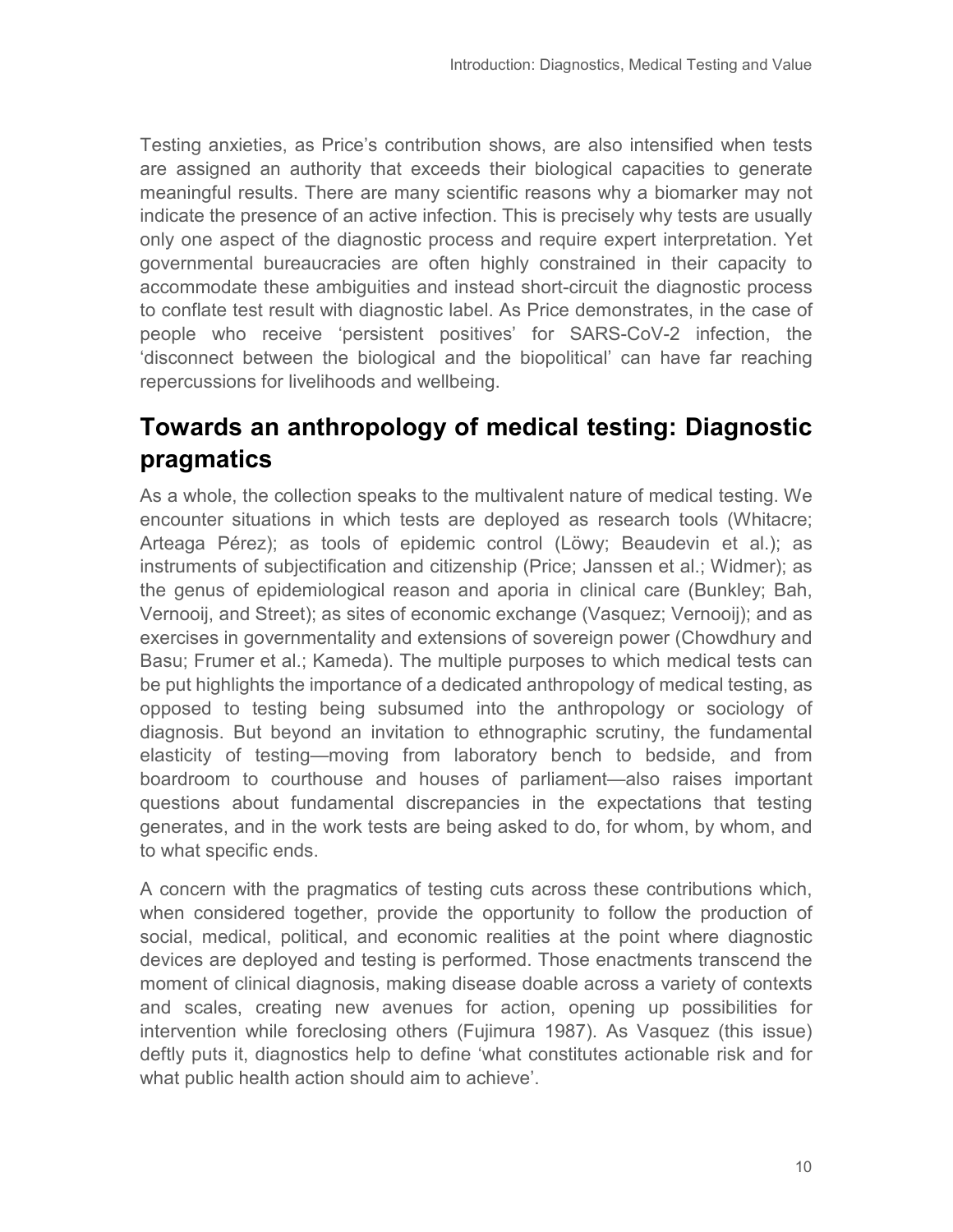What is doable, of course, is not always what *should* be done; and it is on testing's normative orientation that Rosengarten focuses her concern. Drawing from speculative process philosophy, Rosengarten seeks to recentre the sentience, creativity, and labour of individual bodies on the production of biological knowledge. If, as she argues in her Position Piece, we repopulate a singular diagnosis with somatic signs and intelligence, which are necessary to render disease visible, then we can repair often violent abstractions of diagnostic taxonomies and reconnect biomedical categories to the lived experiences of the patient. Extending the commitments of a pragmatic tradition, Rosengarten suggests how we can begin to read value as *immanent to* medical realities, rather than as the commitments, perspectives, and concerns that precede that arrival at a biological fact. Perhaps this is ultimately where an anthropology of testing can provide most traction—in holding in abeyance the compulsion to 'test, test, test' long enough to consider the normative valence of the interventions those tests precipitate. Rather than criteria of diagnostic accuracy, ethnographies of testing in context offer pathways for considering the complex consequences of testing representing new trajectories along which tests can be evaluated by the resources they offer for deliberation over the nature of public good.

# Acknowledgements

We are grateful to the contributors to this special issue for their wonderful and original contributions to this project and for bearing with us during a pandemicafflicted editorial process. We would like to thank the broader *MAT* team for their seamless support and guidance, especially Cristina Moreno Lozano, Fred Johnson and Jenny Peebles. This special issue was supported by the European Research Council (ERC) under the European Union's Horizon 2020 research and innovation programme, grant agreement No 715450.

# About the authors

*Alice Street* is a Senior Lecturer and Chancellor's Fellow in Social Anthropology at the University of Edinburgh. Alice's current research focuses on the design, development, and deployment of diagnostic devices in global health, for which she has received funding from the Scottish Chief Scientist Office, the Scottish Funding Council and the European Research Council. She has carried out research on global health interventions and health system strengthening in Papua New Guinea, India and Sierra Leone, and is the author of *Biomedicine in an Unstable Place: Infrastructure and Personhood in a Papua New Guinea Hospital,* published by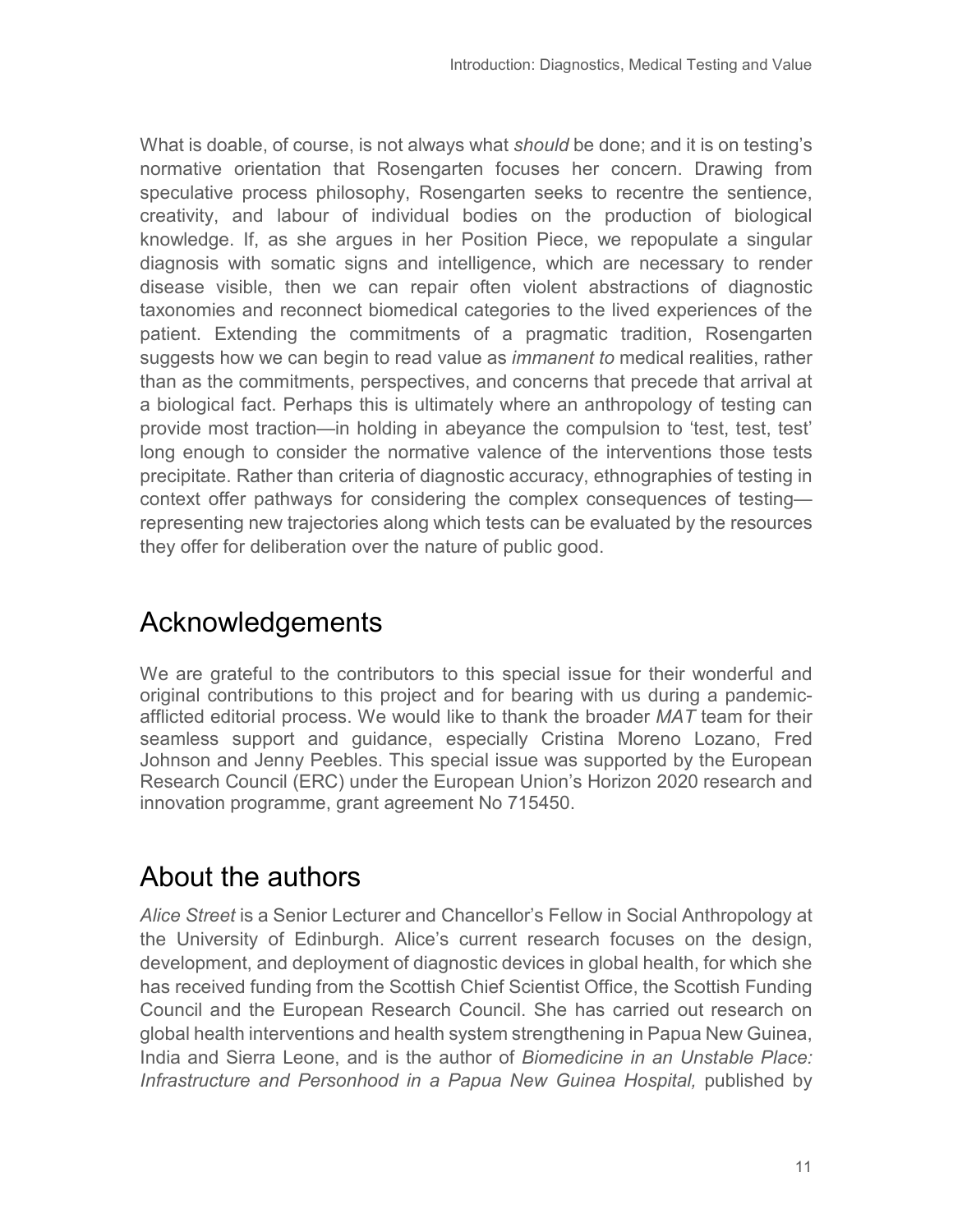Duke University Press. She is a member of the Editorial Collective for *Medicine Anthropology Theory*.

*Ann H. Kelly* is Professor in Anthropology and Global Health and Interim Head of the Department of Global Health & Social Medicine at King's College London. Her ethnographic work focuses on the socio-material conditions that structure the production of global health knowledge, and the local ecologies of labour that circumscribe its circulation and use. She is currently collaborating on a number of transdisciplinary collaborations at the interface of infectious disease control, health system strengthening and global outbreak response and serves on the WHO Strategic Advisory Group of Experts (SAGE) for Ebola Vaccines and Vaccination. Recent work has appeared in *Cultural Anthropology*, *Social Studies of Science*, *Social Science and Medicine*, *Economy and Society*, *American Ethnologist* and *Visual Anthropology*.

## References

- Ackernecht, Erwin H. 1967. *Medicine at the Paris Hospital 1794–1848.* Baltimore, MD: John Hopkins Press.
- Armstrong, David. 2011. 'Diagnosis and Nosology in Primary Care'. *Social Science and Medicine* 73 (6): 801–7. [https://doi.org/10.1016/j.socscimed.2011.05.017.](https://doi.org/10.1016/j.socscimed.2011.05.017)
- Armstrong, Natalie, and Helen Eborall. 2012. 'The Sociology of Medical Screening: Past, Present and Future'. *Sociology of Health and Illness* 34 (2): 161–76. [https://doi.org/10.1111/j.1467-9566.2011.01441.x.](https://doi.org/10.1111/j.1467-9566.2011.01441.x)
- Beisel, Uli, René Umlauf, Eleanor Hutchinson, and Clare I. R. Chandler. 2016. 'The Complexities of Simple Technologies: Re-Imagining the Role of Rapid Diagnostic Tests in Malaria Control Efforts'. *Malaria Journal* 15 (1): 1–9. [https://doi.org/10.1186/s12936-016-1083-2.](https://doi.org/10.1186/s12936-016-1083-2)
- Beisel, Uli, Sandra Calkins, and Richard Rottenburg. 2018. 'Divining, Testing, and the Problem of Accountability'. *HAU: Journal of Ethnographic Theory* 8 (1/2): 109–13. [https://doi.org/10.1086/698360.](https://doi.org/10.1086/698360)
- Bevan, Imogen, Mats Stage Baxter, Helen R. Stagg, and Alice Street. 2021. 'Knowledge, Attitudes, and Behavior Related to COVID-19 Testing: A Rapid Scoping Review'. *Diagnostics* 11 (9): 1685[. https://doi.org/10.3390/diagnostics11091685.](https://doi.org/10.3390/diagnostics11091685)
- Biehl, João Guilherme. 2004. 'The Activist State: Global Pharmaceuticals, AIDS, and Citizenship in Brazil'. *Social Text* 22 (3): 105–32. [https://doi.org/10.1215/01642472-22-3\\_80-105.](https://doi.org/10.1215/01642472-22-3_80-105)
- Birenbaum-Carmeli, Daphna, and Marcia C. Inhorn, eds. 2009. *Assisting Reproduction, Testing Genes: Global Encounters with the New Biotechnologies*. New York and Oxford: Berghahn Books.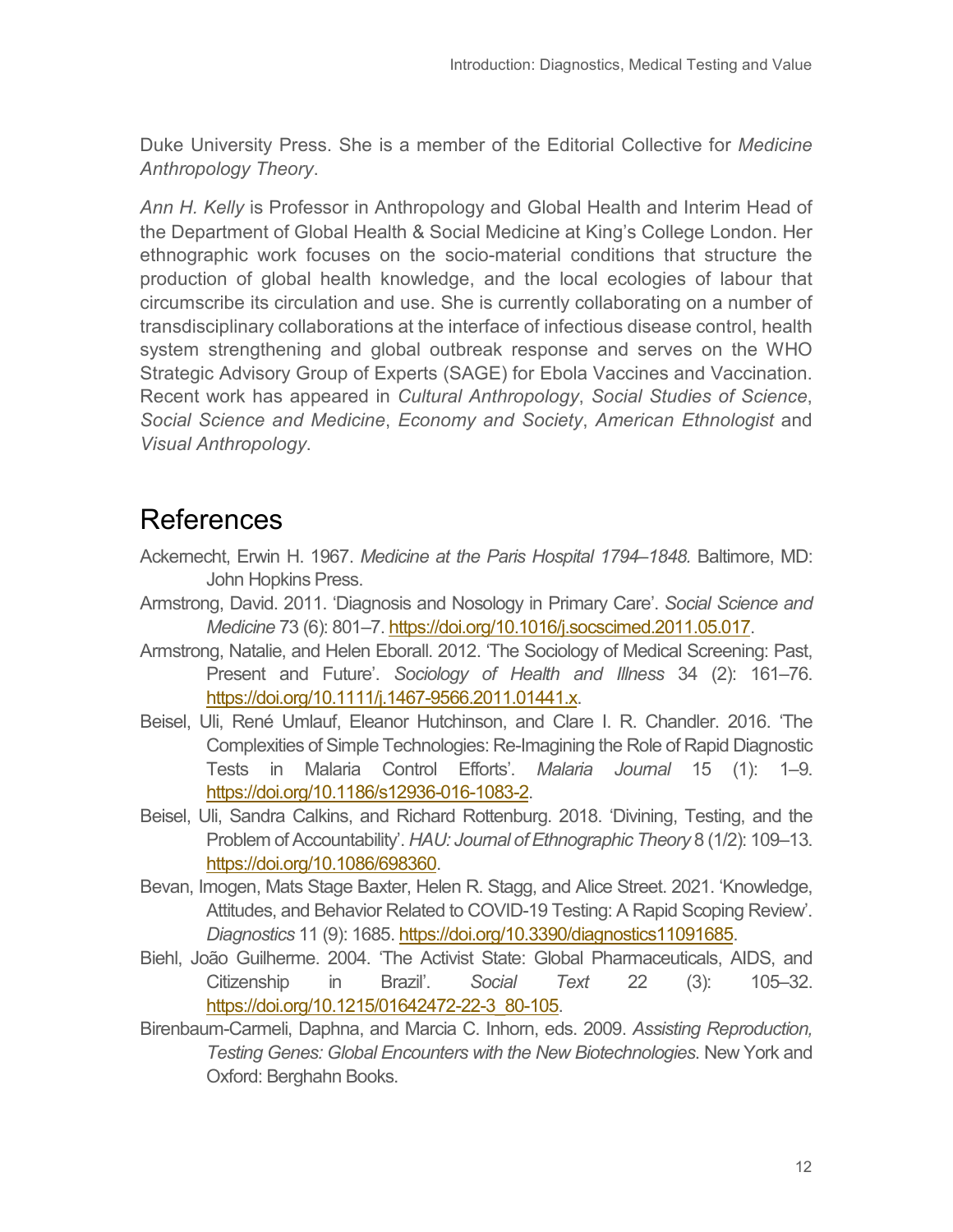- Blaxter, Mildred. 1978. 'Diagnosis as Category and Process: The Case of Alcoholism'. *Social Science & Medicine. Part A: Medical Psychology & Medical Sociology* 12 (C): 9–17[. https://doi.org/10.1016/0271-7123\(78\)90017-2.](https://doi.org/10.1016/0271-7123(78)90017-2)
- Boswell, Christina. 2020. 'Targets, trust and COVID-19 Testing'. *COVID-19 Perspectives*. [https://blogs.ed.ac.uk/covid19perspectives/2020/05/15/targets-trust-and-covid-](https://blogs.ed.ac.uk/covid19perspectives/2020/05/15/targets-trust-and-covid-19-testing-writes-christina-boswell/)[19-testing-writes-christina-boswell/.](https://blogs.ed.ac.uk/covid19perspectives/2020/05/15/targets-trust-and-covid-19-testing-writes-christina-boswell/)
- Brhlikova, Petra, Ian Harper, Roger Jeffery, Nabin Rawal, Madhusudhan Subedi, and M. R. Santhosh. 2011. 'Trust and the Regulation of Pharmaceuticals: South Asia in a Globalised World'. *Globalization and Health* 7 (1): 1–13. [https://doi.org/10.1186/1744-8603-7-10.](https://doi.org/10.1186/1744-8603-7-10)
- Brown, Phil. 1990. 'The Name Game: Toward a Sociology of Diagnosis'. *The Journal of Mind and Behavior* 11 (3/4): 385–406. [https://www.jstor.org/stable/43854099.](https://www.jstor.org/stable/43854099)
- Chandler, Clare I. R. 2019. 'Current Accounts of Antimicrobial Resistance: Stabilisation, Individualisation and Antibiotics as Infrastructure'. *Palgrave Communications* 5 (1): 1–13[. https://doi.org/10.1057/s41599-019-0263-4.](https://doi.org/10.1057/s41599-019-0263-4)
- Cunningham, Andrew, and Perry Williams, eds. 2002. *The Laboratory Revolution in Medicine.* Cambridge: Cambridge University Press.
- Dumit, Joseph. 2012. *Drugs for Life: How Pharmaceutical Companies Define Our Health*. Durham, NC: Duke University Press.
- Ecks, Stefan. 2005. 'Pharmaceutical Citizenship: Antidepressant Marketing and the Promise of Demarginalization in India'. *Anthropology & Medicine* 12 (3): 239–54. [https://doi.org/10.1080/13648470500291360.](https://doi.org/10.1080/13648470500291360)
- Engel, Nora, and Anja Krumeich. 2020. 'Valuing Simplicity: Developing a Good Point of Care Diagnostic'. *Frontiers in Sociology* 5 (May): 1–11. [https://doi.org/10.3389/fsoc.2020.00037.](https://doi.org/10.3389/fsoc.2020.00037)
- Fujimura, Joan H. 1987. 'Constructing "Do-able" Problems in Cancer Research: Articulating Alignment'. *Social Studies of Science* 17 (2): 257–93. [https://doi.org/10.1177/030631287017002003.](https://doi.org/10.1177%2F030631287017002003)
- Gillespie, Chris. 2012. 'The Experience of Risk as "Measured Vulnerability": Health Screening and Lay Uses of Numerical Risk'. *Sociology of Health & Illness* 34 (2): 194–207[. https://doi.org/10.1111/j.1467-9566.2011.01381.x.](https://doi.org/10.1111/j.1467-9566.2011.01381.x)
- Harper, Ian, and Rekha Khatri. 2019. 'Diagnosing Tuberculosis: A Case Study from Nepal'. In *Understanding Tuberculosis and Its Control: Anthropological and Ethnographic Approaches*, edited by Helen Macdonald and Ian Harper, 259–77. London: Routledge[. https://doi.org/10.4324/9780429457104.](https://doi.org/10.4324/9780429457104)
- Hayden, Cori. 2007. 'A Generic Solution? Pharmaceuticals and the Politics of the Similar in Mexico'. *Current Anthropology* 48 (4): 475–95[. https://doi.org/10.1086/518301.](https://doi.org/10.1086/518301.)
- Hutchinson, Eleanor, Clare Chandler, Siân Clarke, Sham Lal, Pascal Magnussen, Miriam Kayendeke, Christine Nabirye, James Kizito, and Anthony Mbonye. 2015. '"It Puts Life in Us and We Feel Big": Shifts in the Local Health Care System During the Introduction of Rapid Diagnostic Tests for Malaria into Drug Shops in Uganda'.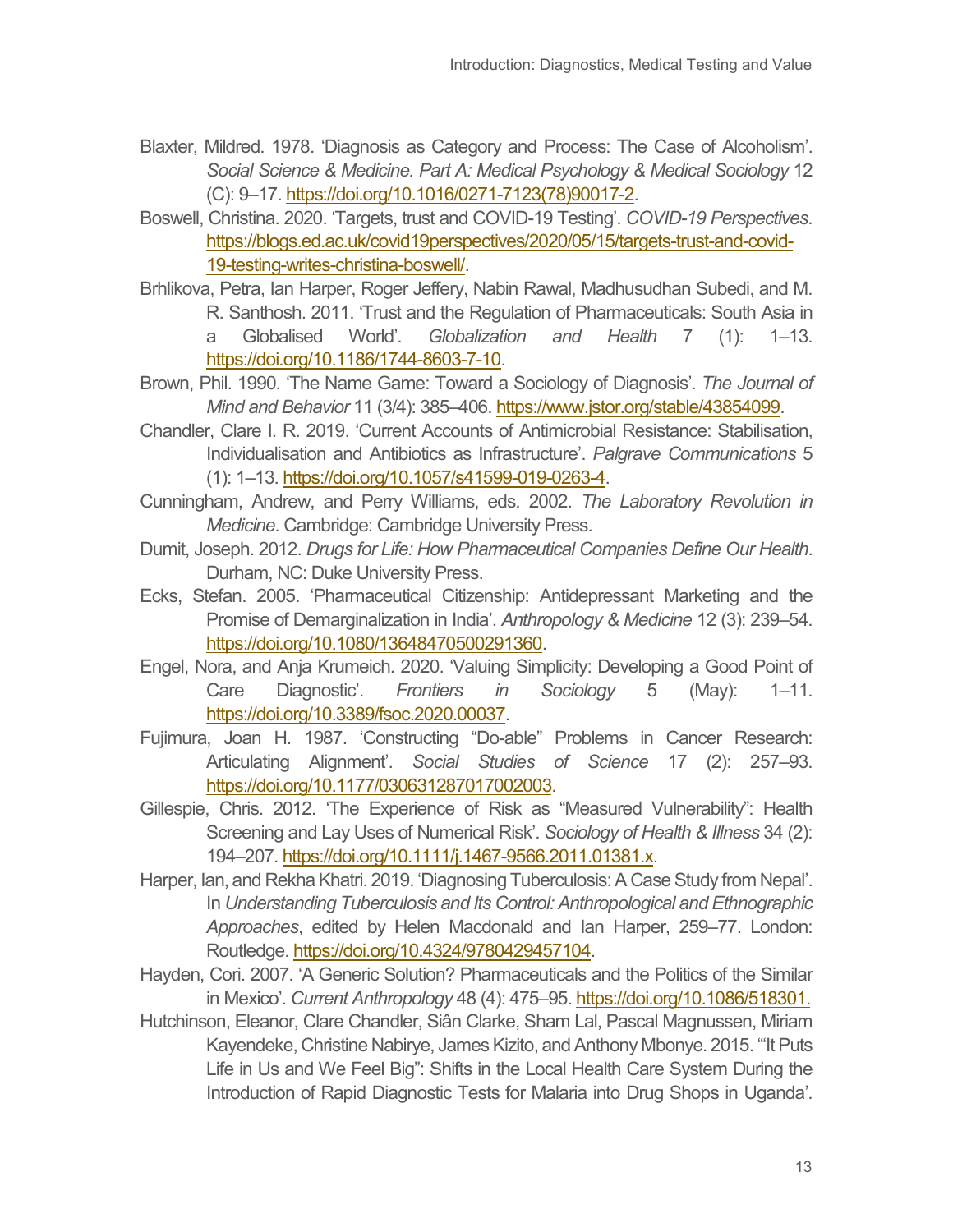*Critical Public Health* 25 (1): 48–62. [https://doi.org/10.1080/09581596.2014.886762.](https://doi.org/10.1080/09581596.2014.886762)

- Hutchinson, Eleanor, Hugh Reyburn, Eleanor Hamlyn, Katie Long, Judith Meta, Hilda Mbakilwa, and Clare Chandler. 2017. 'Bringing the State into the Clinic? Incorporating the Rapid Diagnostic Test for Malaria into Routine Practice in Tanzanian Primary Healthcare Facilities'. *Global Public Health* 12 (9): 1077–91. [https://doi.org/10.1080/17441692.2015.1091025.](https://doi.org/10.1080/17441692.2015.1091025)
- Jewson, Nicholas D. 1976. 'The Disappearance of the Sick-Man from Medical Cosmology, 1770–1870'. *Sociology* 10 (2): 225–44. [https://doi.org/10.1177/003803857601000202.](https://doi.org/10.1177%2F003803857601000202)
- Jutel, Annemarie. 2009. 'Sociology of Diagnosis: a Preliminary Review'. *Sociology of Health & Illness* 31 (2): 278–99. [https://doi.org/10.1111/j.1467-](https://doi.org/10.1111/j.1467-9566.2008.01152.x) [9566.2008.01152.x.](https://doi.org/10.1111/j.1467-9566.2008.01152.x)
- Jutel, Annemarie. 2015. 'Beyond the Sociology of Diagnosis'. *Sociology Compass* 9 (9): 841–52[. https://doi.org/10.1111/soc4.12296.](https://doi.org/10.1111/soc4.12296)
- Jutel, Annemarie, and Sarah Nettleton. 2011. 'Towards a Sociology of Diagnosis: Reflections and Opportunities'. *Social Science & Medicine* 73 (6): 793–800. [https://doi.org/10.1016/j.socscimed.2011.07.014.](https://doi.org/10.1016/j.socscimed.2011.07.014)
- Kameda, Koichi, Ann H. Kelly, Javier Lezaun, and Ilana Löwy. 2021. 'Imperfect Diagnosis: The Truncated Legacies of Zika Testing'. *Social Studies of Science* 51 (5): 683– 706[. https://doi.org/10.1177/03063127211035492.](https://doi.org/10.1177/03063127211035492)
- Kelley, Maureen, Rashida A. Ferrand, Kui Muraya, Simukai Chigudu, Sassy Molyneux, Madhukar Pai, and Edwine Barasa. 2020. 'An Appeal for Practical Social Justice in the COVID-19 Global Response in Low-Income and Middle-Income Countries'. *The Lancet Global Health* 8 (7): e888–89. [https://doi.org/10.1016/S2214-](https://doi.org/10.1016/S2214-109X(20)30249-7) [109X\(20\)30249-7.](https://doi.org/10.1016/S2214-109X(20)30249-7)
- Kelly, Ann H., Javier Lezaun, and Alice Street. Forthcoming. 'Global Health Accelerated: Novel Diagnostics and the Fragile Solidarity of Emergency R&D'. *Economy and Society*.
- Konrad, Monica. 2003. 'Predictive Genetic Testing and the Making of the Pre-Symptomatic Person: Prognostic Moralities amongst Huntington's-Affected Families'. *Anthropology & Medicine* 10 (1): 23–49. [https://doi.org/10.1080/13648470301269.](https://doi.org/10.1080/13648470301269)
- Latimer, Joanna. 2007. 'Diagnosis, Dysmorphology, and the Family: Knowledge, Motility, Choice'. *Medical Anthropology: Cross Cultural Studies in Health and Illness*26 (2): 97–138[. https://doi.org/10.1080/01459740601183697.](https://doi.org/10.1080/01459740601183697)
- Lee, Shona J., and Jennifer J. Palmer. 2018. 'Integrating Innovations: A Qualitative Analysis of Referral Non-Completion among Rapid Diagnostic Test-Positive Patients in Uganda's Human African Trypanosomiasis Elimination Programme'. *Infectious Diseases of Poverty* 7 (1): 1–16. [https://doi.org/10.1186/s40249-018-](https://doi.org/10.1186/s40249-018-0472-x) [0472-x.](https://doi.org/10.1186/s40249-018-0472-x)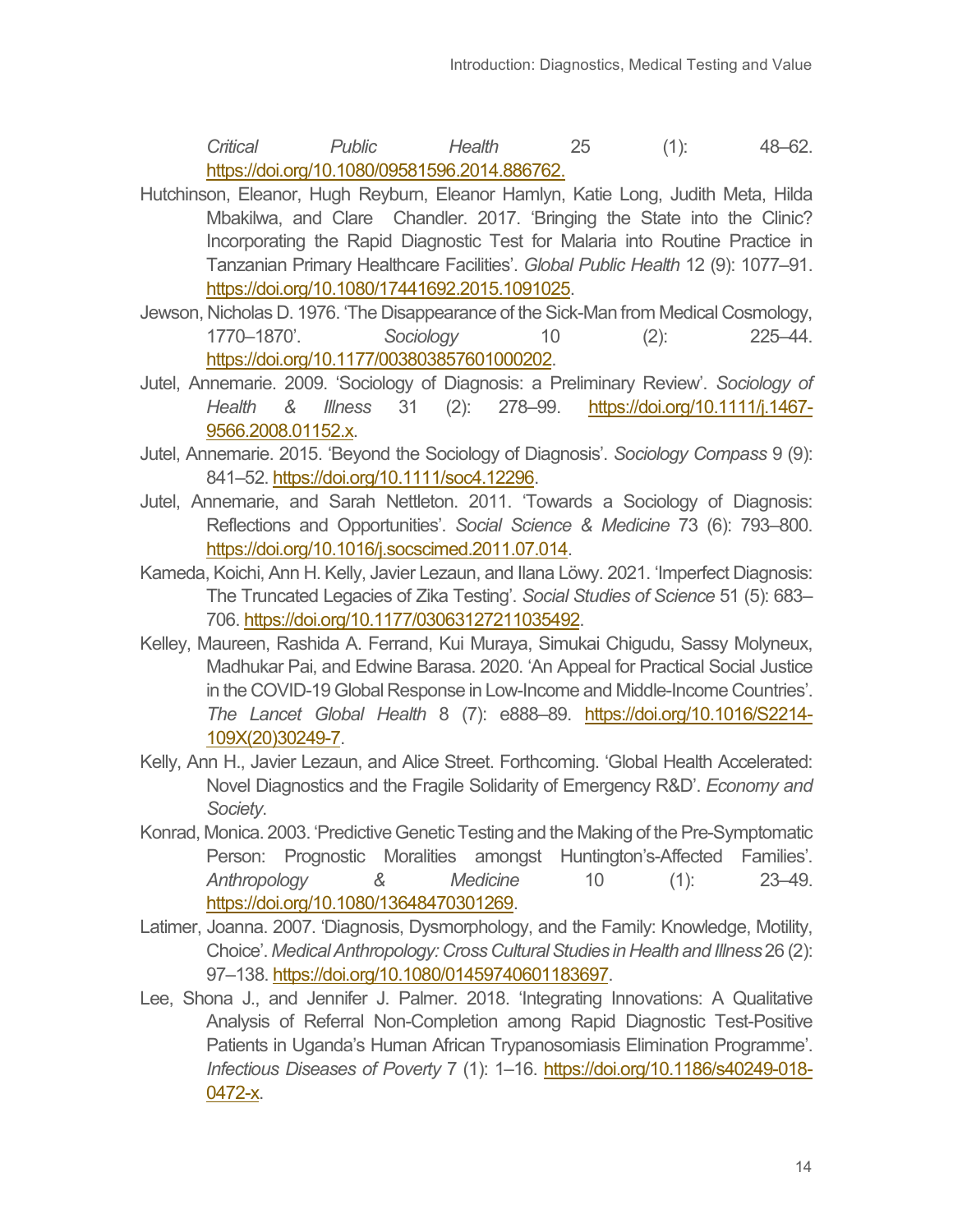- Lupton, Deborah. 2012. '"Precious Cargo": Foetal Subjects, Risk and Reproductive Citizenship'. *Critical Public Health* 22 (3): 329–40. [https://doi.org/10.1080/09581596.2012.657612.](https://doi.org/10.1080/09581596.2012.657612)
- Manderson, Lenore. 2020. 'After Illness, under Diagnosis'. *Medicine Anthropology Theory* 7 (2): 1–9[. https://doi.org/10.17157/MAT.7.2.685.](https://doi.org/10.17157/MAT.7.2.685)
- Meinert, Lotte, Hanne O. Mogensen, and Jenipher Twebaze. 2009. 'Tests for Life Chances: CD4 Miracles and Obstacles in Uganda'. *Anthropology & Medicine* 16 (2): 195–209. [https://doi.org/10.1080/13648470902940697.](https://doi.org/10.1080/13648470902940697)
- Munharo, Steven, Symon F. Nayupe, Patrick Mbulaje, Parth Patel, Confidence Banda, Kristine Joy Abordo Gacutno, Xu Lin, Isaac Thom Shawa and Don Eliseo Lucero-Prisno III. 2020. 'Challenges of COVID-19 Testing in Low-Middle Income Countries (LMICs): The Case of Malawi'. *Journal of Laboratory and Precision Medicine* 5: 32[. https://doi.org/10.21037/jlpm-20-84.](https://doi.org/10.21037/jlpm-20-84)
- Okeke, Iruka N. 2018. 'Partnerships for Now?: Temporality, Capacities, and the Durability of Outcomes from Global Health "Partnerships"'. *Medicine Anthropology Theory* 5 (2)[. https://doi.org/10.17157/mat.5.2.531.](https://doi.org/10.17157/mat.5.2.531)
- Nelson, Alondra, and Joan H. Robinson. 2014. 'The Social Life of DTC Genetics: The Case of 23andMe'. In *Routledge Handbook of Science, Technology, and Society*, edited by Daniel Lee Kleinman and Kelly Moore, 130–45. Routledge. [https://doi.org/10.4324/9780203101827.ch6.](https://doi.org/10.4324/9780203101827.ch6)
- Nettleton, Sarah, Jenny Kitzinger, and Celia Kitzinger. 2014. 'A Diagnostic Illusory? The Case of Distinguishing between "Vegetative" and "Minimally Conscious" States'. *Social Science & Medicine* 116: 134–41. [https://doi.org/10.1016/j.socscimed.2014.06.036.](https://doi.org/10.1016/j.socscimed.2014.06.036)

Nguyen, Vinh-Kim. 2010. *The Republic of Therapy*. Durham, NC: Duke University Press.

- Pai, Nitika Pant, Caroline Vadnais, Claudia Denkinger, Nora Engel, and Madhukar Pai. 2012. 'Point-of-Care Testing for Infectious Diseases: Diversity, Complexity, and Barriers in Low- And Middle-Income Countries'. *PLoS Medicine* 9 (9): e1001306. [https://doi.org/10.1371/journal.pmed.1001306.](https://doi.org/10.1371/journal.pmed.1001306)
- Palmer, Jennifer J., Caroline Jones, Elizeous I. Surur, and Ann H. Kelly. 2020. 'Understanding the Role of the Diagnostic "Reflex" in the Elimination of Human African Trypanosomiasis'. *Tropical Medicine and Infectious Disease* 5 (2): 52. [https://doi.org/10.3390/tropicalmed5020052.](https://doi.org/10.3390/tropicalmed5020052)
- Petryna, Adriana. 2013. *Life Exposed: Biological Citizens after Chernobyl*. Princeton, NJ: Princeton University Press.
- Petryna, Adriana, Andrew Lakoff, and Arthur Kleinman, eds. 2006. *Global Pharmaceuticals: Ethics, Markets, Practices*. Durham, NC: Duke University Press.
- Pickersgill, Martyn D. 2014. 'Debating DSM-5: Diagnosis and the Sociology of Critique'. *Journal of Medical Ethics* 40 (8): 521–25[. https://doi.org/10.1136/medethics-2013-](https://doi.org/10.1136/medethics-2013-101762) [101762.](https://doi.org/10.1136/medethics-2013-101762)